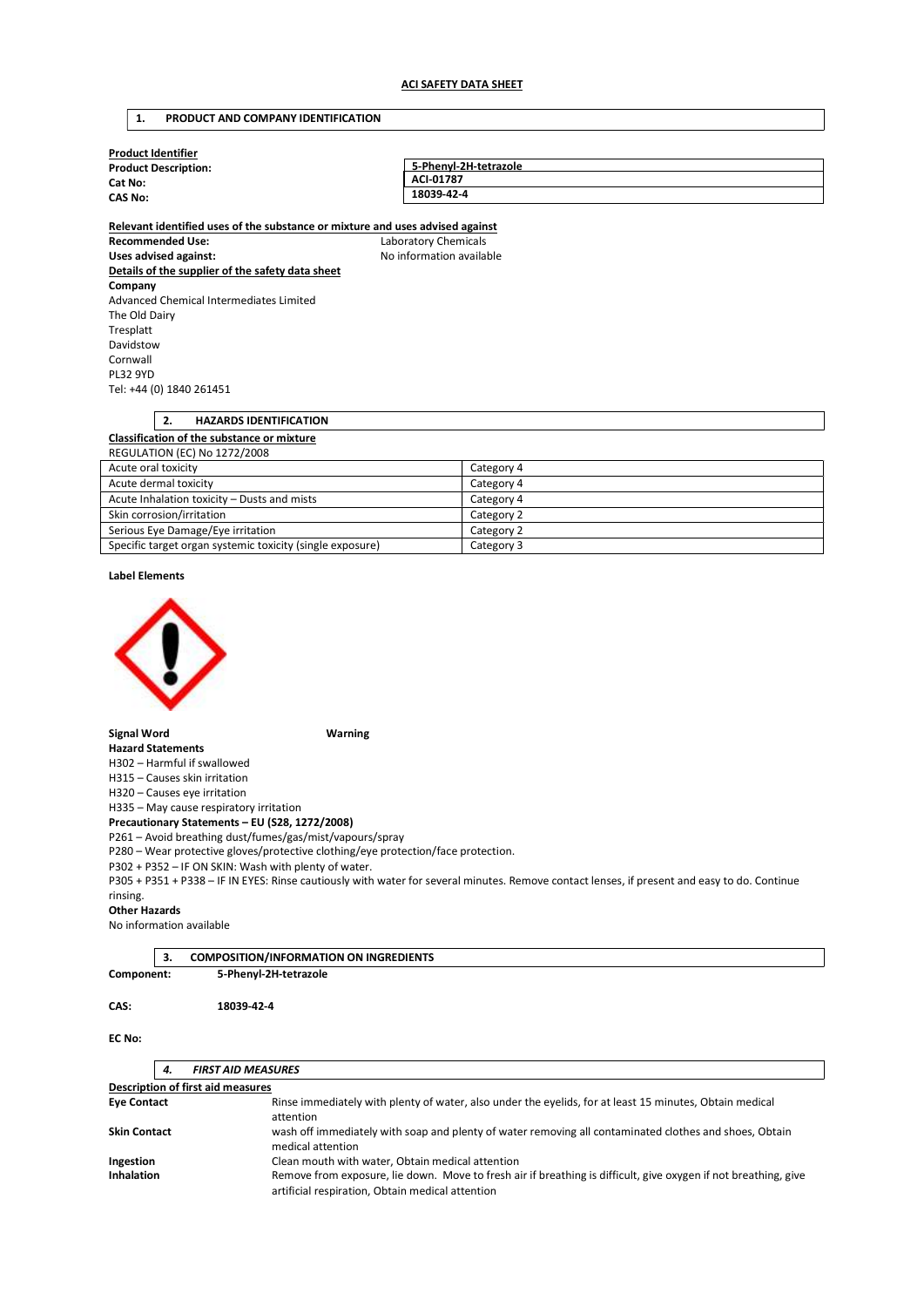# 5. FIRE-FIGHTING MEASURES

# Extinguishing media

Suitable Extinguishing Media Water spray Carbon dioxide (CO2) Dry chemical foam

Extinguishing media which must not be used for safety reasons

No information available

Special hazards arising from the substance or mixture

Thermal decomposition can lead to release of irritating gases and vapours

# Advice for fire-fighters

As in any fire, wear self-contained breathing apparatus pressure-demand, MSHA/NIOSH (approved or equivalent) and full protective gear.

| 6.                                                                            | <b>ACCIDENTAL RELEASE MEASURES</b>                                                                                                          |  |  |
|-------------------------------------------------------------------------------|---------------------------------------------------------------------------------------------------------------------------------------------|--|--|
| Personal precautions, protective equipment and emergency procedures           |                                                                                                                                             |  |  |
| Ensure adequate ventilation                                                   |                                                                                                                                             |  |  |
| <b>Environmental precautions</b>                                              |                                                                                                                                             |  |  |
| Prevent further leakage or spillage if safe to do so                          |                                                                                                                                             |  |  |
| Methods and material for containment and cleaning up                          |                                                                                                                                             |  |  |
| environment                                                                   | Sweep up or spillage and collect in suitable container for disposal. Use suitable absorbent if required. Do not let this chemical enter the |  |  |
| 7.<br><b>HANDLING AND STORAGE</b>                                             |                                                                                                                                             |  |  |
| <b>Precautions for Safe Handling</b>                                          |                                                                                                                                             |  |  |
|                                                                               | Avoid contact with skin and eyes. Do not breath dust. Do not breath vapours or spray mist. Do not ingest                                    |  |  |
| <b>Conditions for Safe Storage, including any incompatibilities</b>           |                                                                                                                                             |  |  |
| Keep in a dry, cool and well-ventilated place. Keep container tightly closed. |                                                                                                                                             |  |  |
| 8.<br><b>EXPOSURE CONTROLS/PERSONAL PROTECTION</b>                            |                                                                                                                                             |  |  |
| <b>Control Parameters</b>                                                     |                                                                                                                                             |  |  |
| <b>Exposure limits</b>                                                        | Not applicable                                                                                                                              |  |  |
| Derived No Effect Level (DNEL)                                                | No information available                                                                                                                    |  |  |
| <b>Predicted No Effect Concentration</b>                                      | No information available                                                                                                                    |  |  |
| (PNEC)                                                                        |                                                                                                                                             |  |  |
| <b>Exposure Controls</b>                                                      |                                                                                                                                             |  |  |
| <b>Engineering Measures</b>                                                   | Ensure adequate ventilation, especially in confined areas. Ensure that eyewash stations                                                     |  |  |
|                                                                               | and safety showers are close to workstation location.                                                                                       |  |  |
| <b>Personal Protective Equipment</b>                                          |                                                                                                                                             |  |  |
| Eye protection<br>1.                                                          | Goggles                                                                                                                                     |  |  |
| <b>Hand protection</b><br>2.                                                  | Protective gloves                                                                                                                           |  |  |
| Skin and body protection<br>3.                                                | Wear appropriate protective gloves and clothing to prevent skin exposure                                                                    |  |  |
| <b>Respiratory protection</b><br>4.                                           | Follow the OSHA respirator regulations found in 29 CFR 1910.134 OR European Standard                                                        |  |  |
|                                                                               | EN 149. Use a NIOSH/MSHA or European Standard EN 149 approved respirator                                                                    |  |  |
|                                                                               | if exposure limits are exceeded or if irritation or other symptoms are experienced.                                                         |  |  |
| <b>Hygiene Measures</b>                                                       | Handle in accordance with good industrial hygiene practice                                                                                  |  |  |
| <b>Environmental Exposure Controls</b>                                        | No information available                                                                                                                    |  |  |
|                                                                               |                                                                                                                                             |  |  |

# 9. PHYSICAL AND CHEMICAL PROPERTIES

| <b>Physical State</b>      | Solid                |
|----------------------------|----------------------|
| Appearance                 | White to beige solid |
| <b>Boiling Point/Range</b> |                      |
| <b>Melting Point/Range</b> |                      |
| <b>Flash Point</b>         |                      |
|                            |                      |
| <b>Molecular Formula</b>   | C7H6N4               |
| <b>Molecular Weight</b>    | 146.15               |
|                            |                      |

# 10. STABILITY AND REACTIVITY

**Reactivity** Chemical Stability Stable under normal conditions Possibility of Hazardous Reactions Hazardous Polymerization and the No information available<br>Hazardous Reactions available No information available No information available Conditions to Avoid Incompatible products. Heat. Incompatible Materials Acids, bases, strong oxidizing agents, strong reducing agents, Hazardous Decomposition Products In combustion emits toxic fumes.